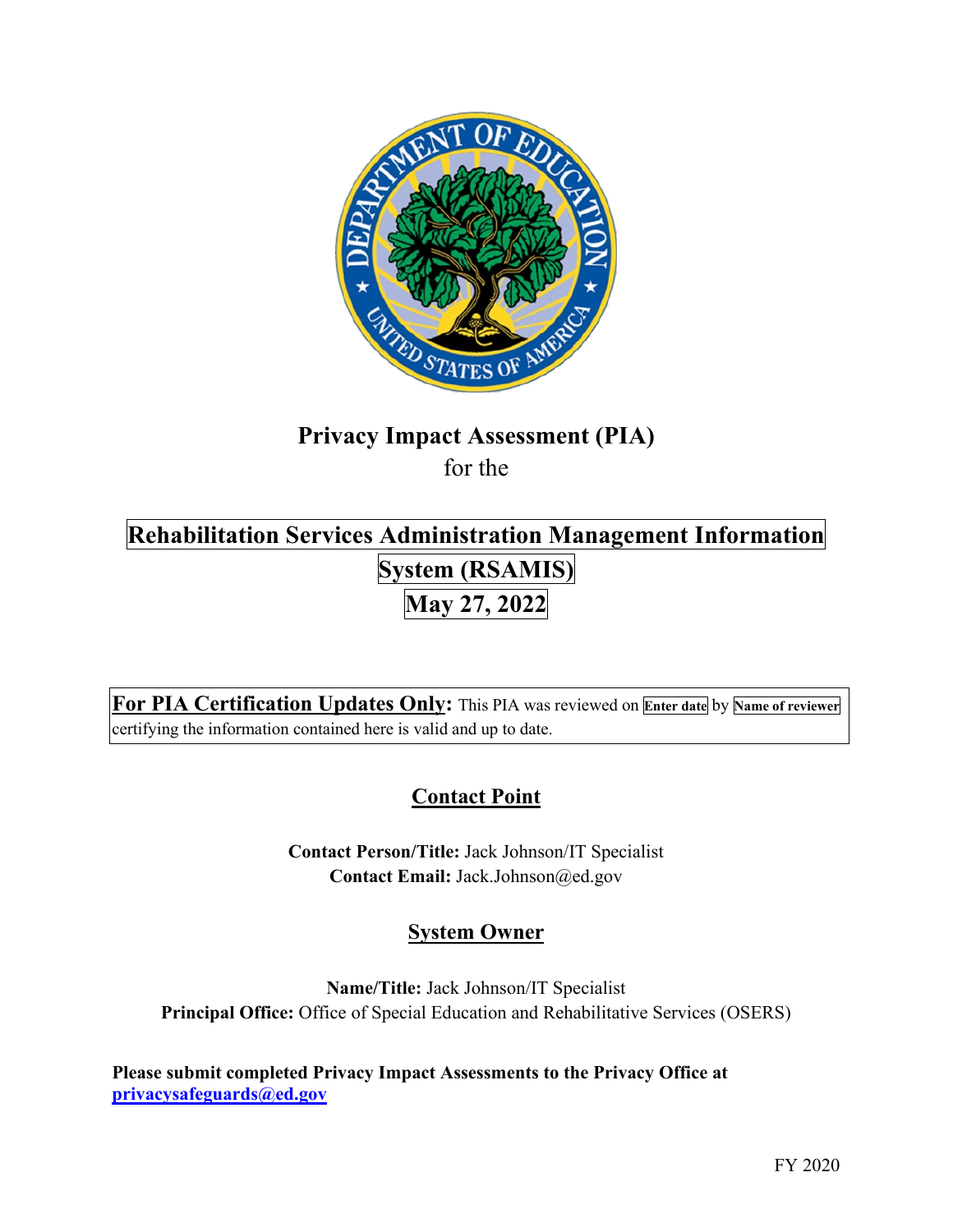*Please complete this Privacy Impact Assessment (PIA) on how personally identifiable information (PII) is collected, stored, protected, shared, and managed electronically by your system. You may wish to consult with your ISSO in completing this document. If a question does not apply to your system, please answer with N/A.* 

### **1. Introduction**

**1.1.** Describe the system including the name, acronym, and a brief description of the program or purpose for the system.

Rehabilitation Services Administration (RSA) grantees, including State vocational rehabilitation (VR) agencies, client assistance programs, and Protection and Advocacy of Individual Rights (PAIR) programs, use the RSA Management and Information System (RSAMIS) to report information regarding performance and expenditures under RSA formula and discretionary grants. RSA staff use the RSAMIS to analyze these data and administer the programs. The RSAMIS consists of three components:

- 1. A component which collects and disseminates performance and financial reports across RSA programs. Grantees submit reports through a form on a web portal; these reports are later reviewed within the portal by RSA staff. This component does not collect any PII other than the names of individuals submitting reports.
- 2. A component that allows State VR agencies to upload the Case Service Report. The Case Service Report is an information collection tool used to assist in administering the VR and supported employment (SE) programs. This component collects PII including name, Social Security number (SSN), date of birth (DOB), demographic information (e.g., sex, race, disability characteristics), services and training received, health insurance, disability information, benefits information, educational information, employment status, employment outcomes, earnings, ex-offender status, other barriers to employment.
- 3. A database server accessed by Department employees to process, query, aggregate, and store the information in RSAMIS, including the above-mentioned PII.
- **1.2.** Describe the purpose for which the personally identifiable information  $(PII)^{1}$  is collected, used, maintained or shared.

place of birth, mother's maiden name, etc. OMB Circular A-130, page 33 <sup>1</sup> The term "personally identifiable information" refers to information which can be used to distinguish or trace an individual's identity, such as their name, Social Security number, biometric records, etc. alone, or when combined with other personal or identifying information which is linked or linkable to a specific individual, such as date and Fiscal Year 2020 Privacy Impact Assessment -Page 1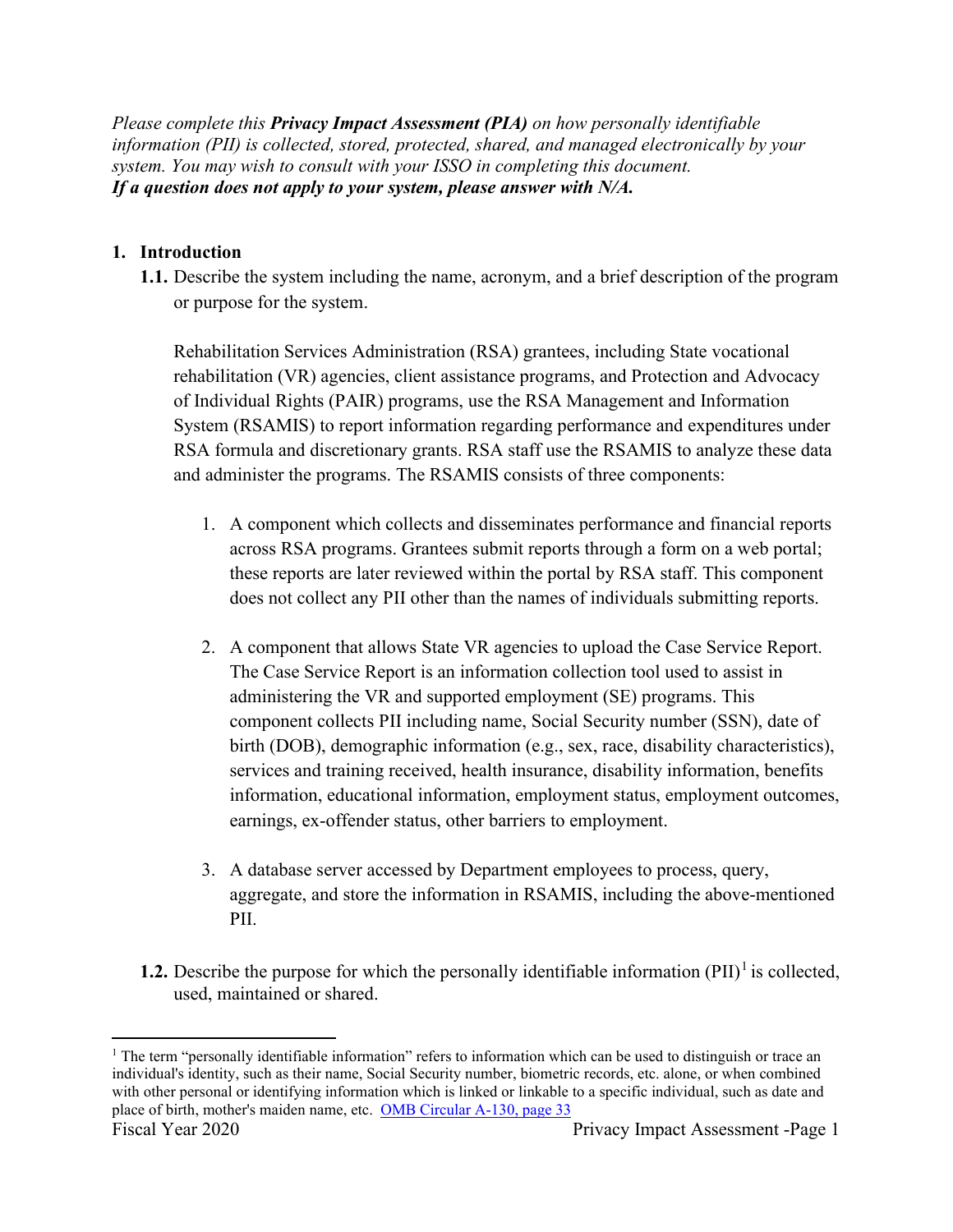RSA is required by the Rehabilitation Act of 1973, as amended by Titles I and IV of the RSAMIS maintains PII for program performance, accountability, research, monitoring, and evaluation purposes. RSA staff use the RSAMIS to analyze data received from grantees and administer programs in which grantees participate. The PII collected by Workforce Innovation and Opportunity Act (WIOA).

**1.3.** Is this a new system, or one that is currently in operation?

### Currently Operating System

**1.4.** Is this PIA new, or is it updating a previous version?

### Updated PIA

This PIA is being updated as part of a regular biennial review.

**1.5.** Is the system operated by the agency or by a contractor?

### Agency

**1.5.1.** If the system is operated by a contractor, does the contract or other acquisitionrelated documents include privacy requirements?

 $\overline{V}$  N/A

Click here to select.

### **2. Legal Authorities and Other Requirements**  *If you are unsure of your legal authority, please contact your program attorney.*

**2.1.** What specific legal authorities and/or agreements permit and regulate the collection and use of data by the system? Please include name and citation of the authority.

 carry out Titles I, III, VI, and VII, as well as specified portions of Title V of the The RSA was established by Congress as the principal Federal agency authorized to Rehabilitation Act of 1973, as amended by Title IV of WIOA. RSA collects data in accordance with Sections 101(a)(10), 106, and 607 of the Rehabilitation Act (29 U.S.C. §§ 721(a)(10), 726, and 7951).

### **SORN**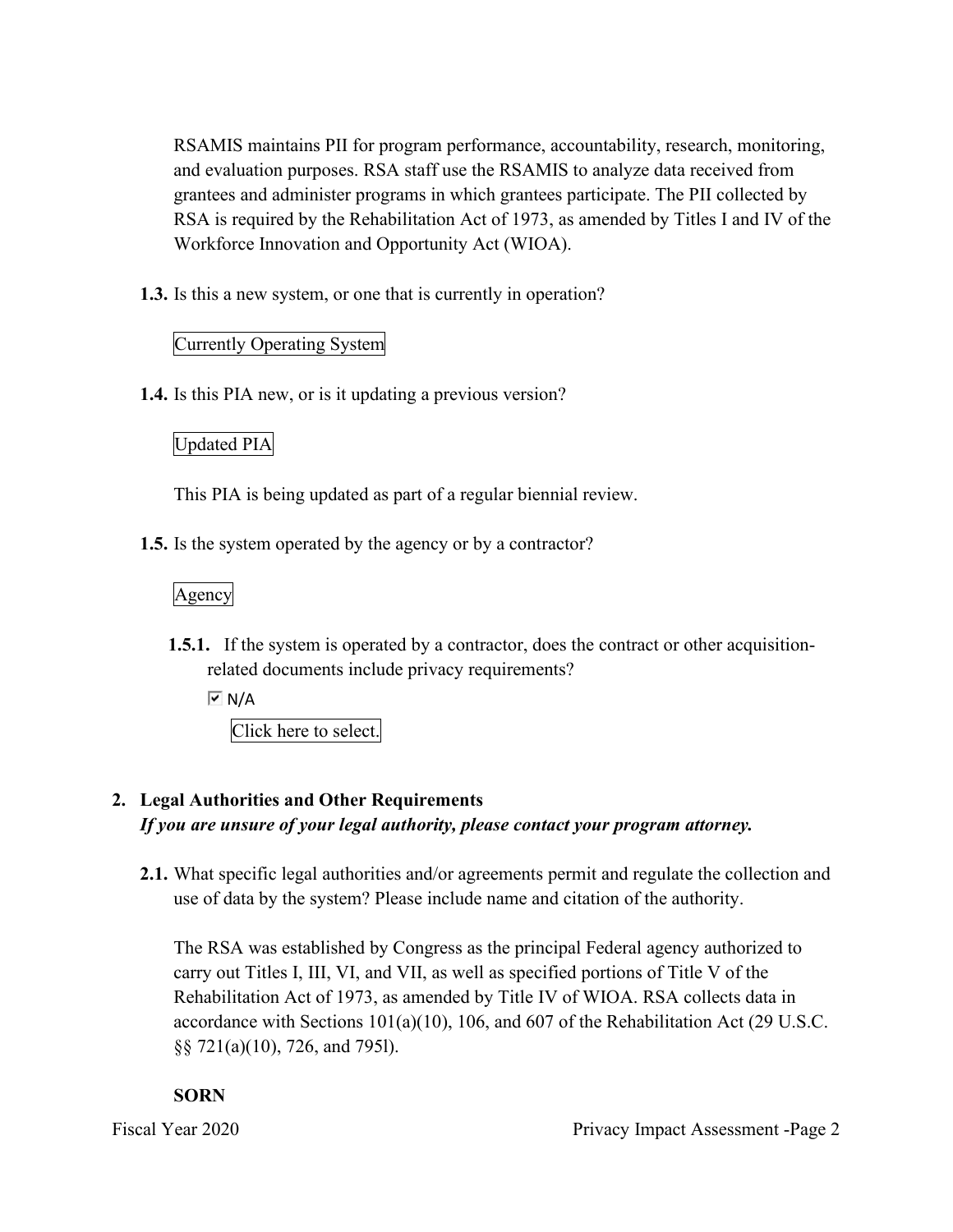such as a Social Security Number or other identification?<br>Ves **2.2.** Is the information in this system retrieved by an individual's name or personal identifier

**2.2.1.** If the above answer is **YES,** this system will need to be covered by Privacy Act System of Records Notice(s)  $(SORN(s))$ .<sup>2</sup> Please provide the SORN name, number, Federal Register citation and link, or indicate that a SORN is in progress.  $\Box$  N/A

Case Service Report (RSA-911) SORN (18-16-02), published in the Federal Register on July 30, 2020.

 **2.2.2.** If the above answer is **NO**, explain why a SORN was not necessary. For Department, etc. example, the information is not retrieved by an identifier, the information is not maintained in a system of records, or the information is not maintained by the

 $\overline{M}$  N/A

### **Records Management**

**If you do not know your records schedule, please consult with your records liaison or send an email to [RMHelp@ed.gov](mailto:RMHelp@ed.gov)** 

 **2.3.** What is the records retention schedule approved by National Archives and Records Administration (NARA) for the records contained in this system? Please provide all relevant NARA schedule numbers and disposition instructions.

The Department shall submit a retention and disposition schedule to NARA for review that covers the records contained in this system. The records will not be destroyed until such time as NARA approves said schedule.

**2.4.** Is the PII contained in this system disposed of appropriately, and in accordance with the timelines in the records disposition schedule?

Yes

access and correct any PII maintained by ED. <u>https://connected.ed.gov/om/Documents/SORN-Process.pdf</u><br>Fiscal Year 2020 Privacy Impact Assessment -Page 3 <sup>2</sup> A System of Records Notice (SORN) is a formal notice to the public that identifies the purpose for which PII is collected, from whom and what type of PII is collected, how the PII is shared externally (routine uses), and how to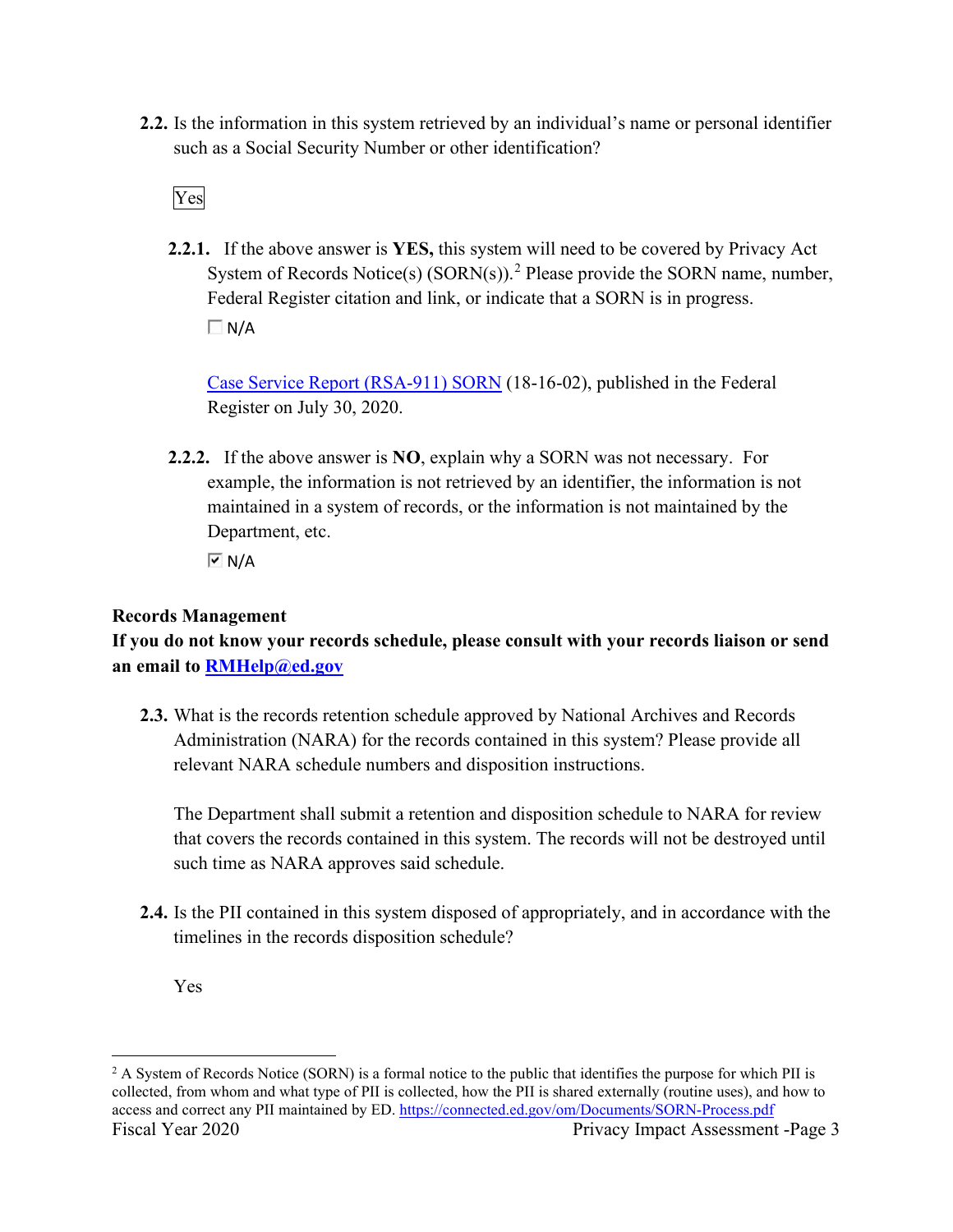### **3. Characterization and Use of Information**

### **Collection**

**3.1.** List the specific PII elements (e.g., name, email, address, phone number, date of birth, Social Security, etc.) that the system collects, uses, disseminates, or maintains.

username, and password. Individuals with disabilities receiving VR and supported employment services from State VR agencies: name, SSN, DOB, demographic information (e.g., sex, race, disability characteristics), services and training received, health insurance, disability information, benefits information, educational information, employment status, employment outcomes, earnings, ex-offender status, other barriers to employment,

RSA grantee representatives: name and organization.

Federal employees and contractors: username and password.

stated in Question 1.2?<br>Yes **3.2.** Does the system collect only the minimum amount required to achieve the purpose

 RSA is required by the Rehabilitation Act of 1973, as amended by Titles I and IV of the The PII collected and maintained is the minimum amount required by RSAMIS. RSAMIS maintains PII for program performance, accountability, research, monitoring, and evaluation purposes. RSA staff use the RSAMIS to analyze data received from grantees and administer programs in which grantees participate. The PII collected by WIOA.

**3.3.** What are the sources of PII collected (e.g., individual, school, another agency, commercial sources, etc.)?

PII is collected from State VR agencies and grantee representatives submitting reports. The agencies collect PII directly from individuals who are participating in or have exited the VR and SE programs.

**3.4.** How is the PII collected from the stated sources listed in Question 3.3 (e.g., paper form, web page, database, etc.)?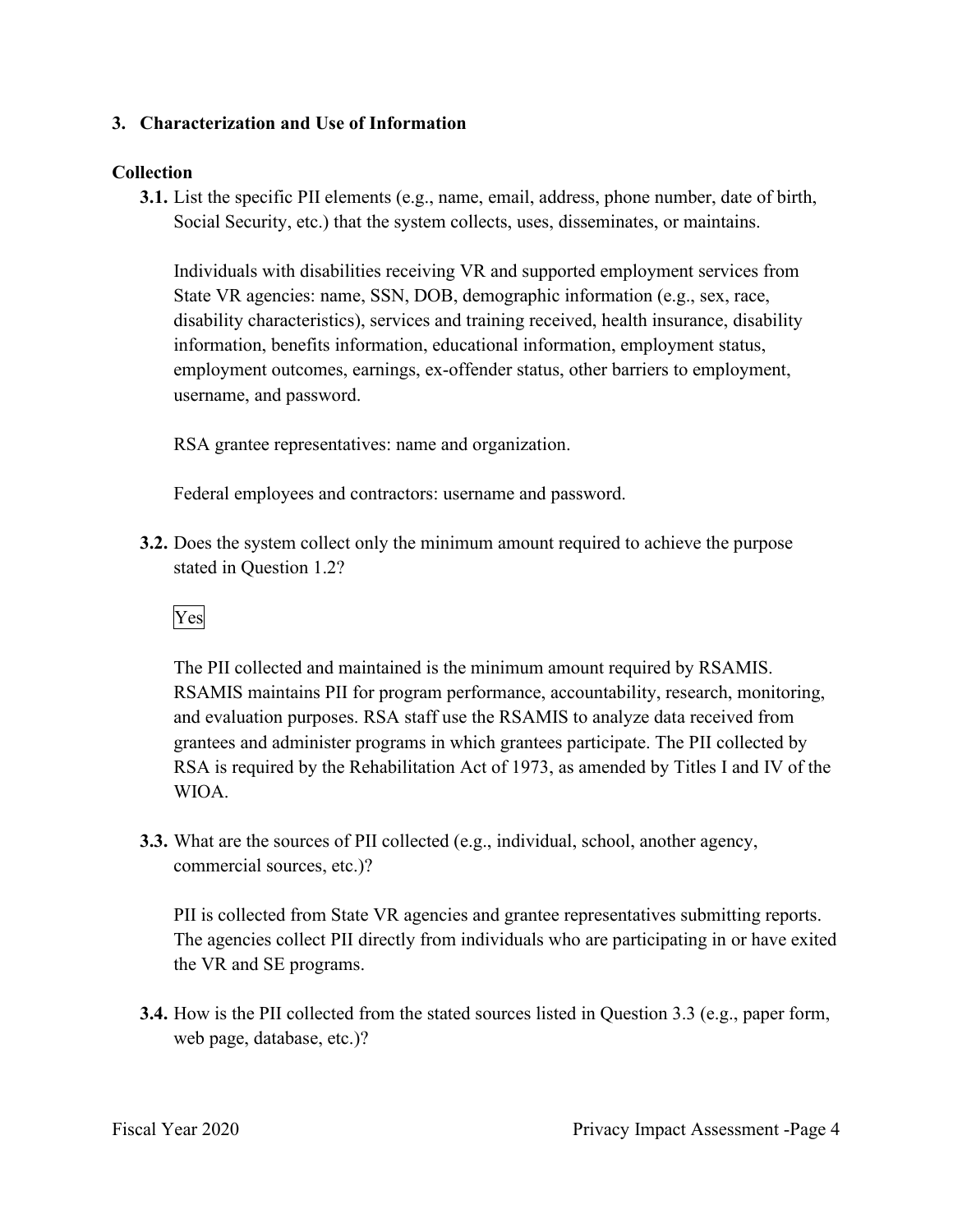The PII is submitted as part of quarterly reports which are securely uploaded to RSAMIS by the VR agencies.

**3.5.** How is the PII validated or confirmed to ensure the integrity of the information collected?<sup>3</sup> Is there a frequency at which there are continuous checks to ensure the PII remains valid and accurate?

When the file is submitted to RSA, RSA runs the file through a series of logic-based edit checks. Any errors identified by these checks are then provided to the VR agency via email.

### **Use**

**3.6.** Describe how the PII is used to achieve the purpose stated in Question 1.2 above.

 by the Rehabilitation Act of 1973, as amended by Titles I and IV of the Workforce RSA collects PII for performance accountability provisions in Title I of WIOA. WIOA requires that RSA reports on the primary indicators of performance, established in Section 116, based on characteristics of the VR program participants who are being served, including but not limited to sex, age, and race/ethnicity. The data elements collected by VR agencies and reported to RSA allow for this reporting. RSAMIS uses PII for program performance, accountability, research, monitoring, and evaluation purposes. RSA staff use the RSAMIS to analyze data received from grantees and administer programs in which grantees participate. The PII collected by RSA is required Innovation and Opportunity Act (WIOA).

Once collected from VR agencies, the data is also shared with the U.S. Social Security Administration (SSA), pursuant to section 131 of the Rehabilitation Act, to monitor and evaluate programs serving individuals with disabilities. Under the established memorandum of understanding, SSA will match RSA's annual file of data to SSA program records to create a matched data set that will be used for authorized research projects.

prior to deployment or for training employees?<br>No **3.7.** Is the system using PII for testing/researching new applications or information systems



and communication with the individual whose information it is.<br>Fiscal Year 2020 Privacy Impact Assessment -Page 5 <sup>3</sup> Examples include restricted form filling, account verification, editing and validating information as it's collected,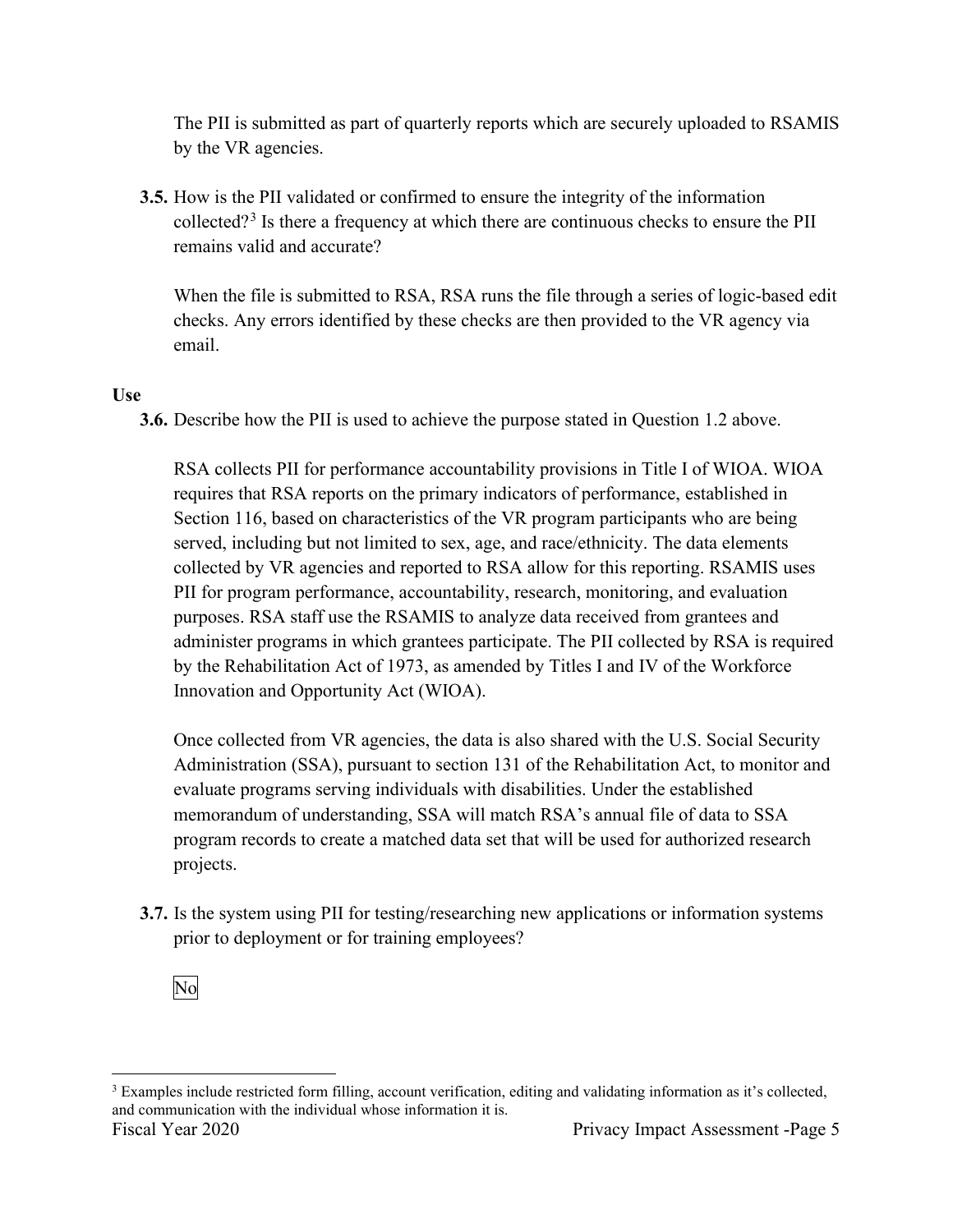**3.7.1.** If the above answer is **YES,** what controls are in place to minimize the risk and protect the data?

 Click here to enter text.  $\overline{M}$  N/A

### **Social Security Numbers**

*It is the Department's Policy that, in order to collect Social Security Numbers, the System Owner must state the collection is: 1) authorized by law, 2) necessary for an agency purpose, and 3) there is no reasonable alternative.* 

 **3.8.** Does the system collect Social Security Numbers? Note that if the system maintains Social Security Numbers but does not explicitly collect them, answer 3.8.1 to address the purpose for maintaining them.

### Yes

**3.8.1.** If the above answer is **YES**, explain the purpose for its collection, and how the SSN will be used.

 $\Box$  N/A

The SSN is necessary for SSA to confirm the identity of the individual.

**3.8.2.** Specify any alternatives considered in the collection of SSNs and why the alternatives were not selected.

 $\Box$  N/A

 statutory requirements related to data sharing with SSA. While alternatives were considered, the collection of SSNs is required to satisfy

### **4. Notice**

**4.1.** How does the system provide individuals with notice about the collection of PII prior to its collection (e.g., direct notice, such as a Privacy Act Statement (if applicable) or public notice, such as a SORN, PIA, etc.)? If notice is not provided, explain why not.

Since the Department does not collect information directly from individuals, the Department does not provide direct notice to individuals regarding the collection of their information. State VR agencies are required to inform individuals being served by their programs that their information is being collected and provided to the Department.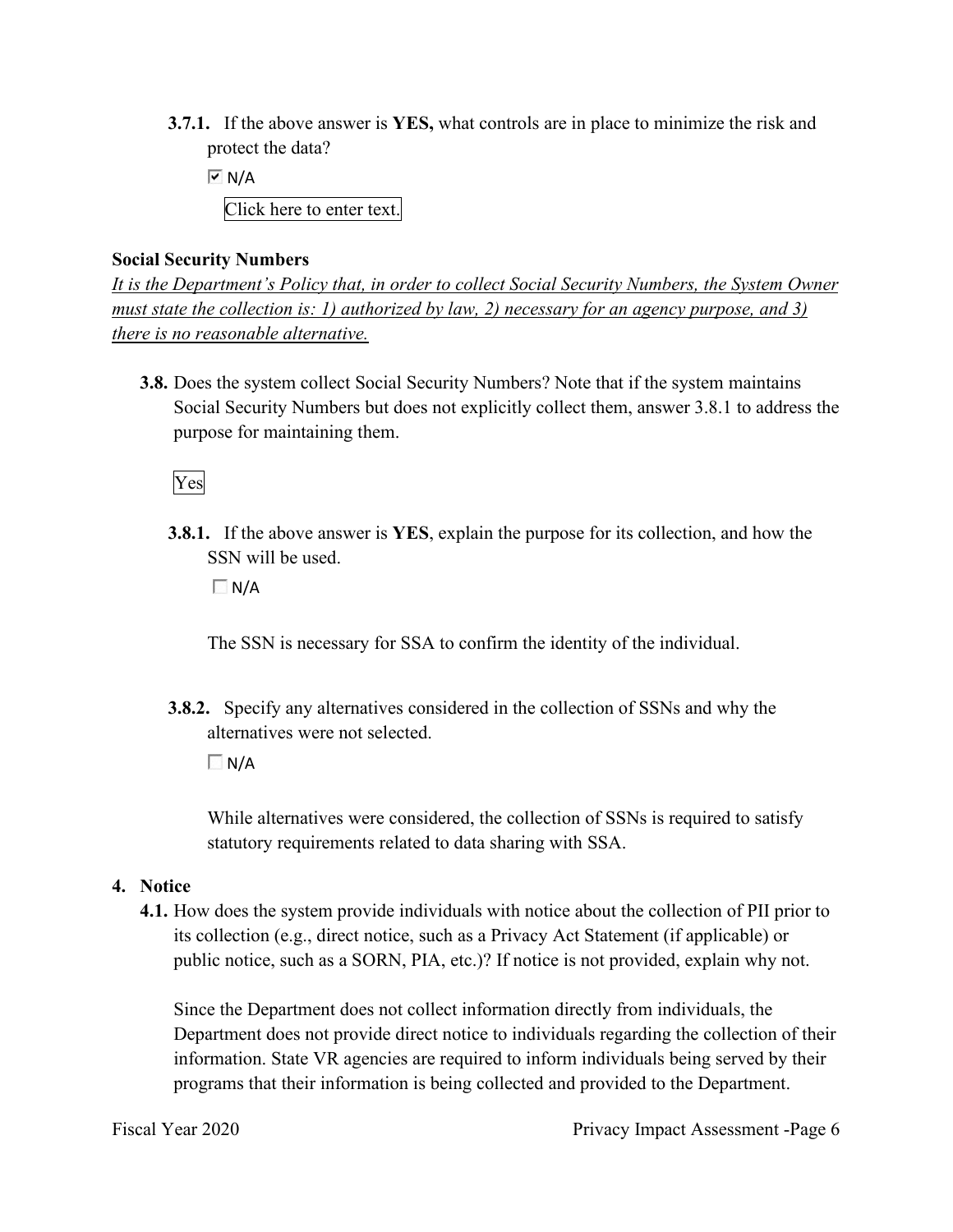Public notice is provided through the publication of this PIA and the SORN referenced in 2.2.1.

- **4.2.** Provide the text of the notice or the link to the webpage where the notice is posted if notice is provided other than by SORN or PIA.  $\overline{M}$  N/A
- **4.3.** What opportunities are available for individuals to consent to uses (including new uses of previously collected PII), decline to provide PII, or opt out of the project?

Individuals with disabilities who are receiving services from a State VR agency are required to provide PII (e.g., disability status information) to the State VR agency.

 are aware of and can consent to, where feasible, these changes? **4.4.** Is the notice referenced in Question 4.1 reviewed and revised when there are changes in the practice, policy, or activities that affect the PII and privacy to ensure that individuals  $\overline{M}$  N/A

### **5. Information Sharing and Disclosures**

### **Internal**

 **5.1.** Will PII be shared internally with other ED principal offices? If the answer is **NO**, please skip to Question 5.4.

No

- **5.2.** What PII will be shared and with whom?  $\overline{M}$  N/A
- organizations? **5.3.** What is the purpose for sharing the specified PII with the specified internal

 $\overline{M}$  N/A

### **External**

**5.4.** Will the PII contained in the system be shared with external entities (e.g. another agency, school district, the public, etc.)? If the answer is **NO**, please skip to Question 6.1.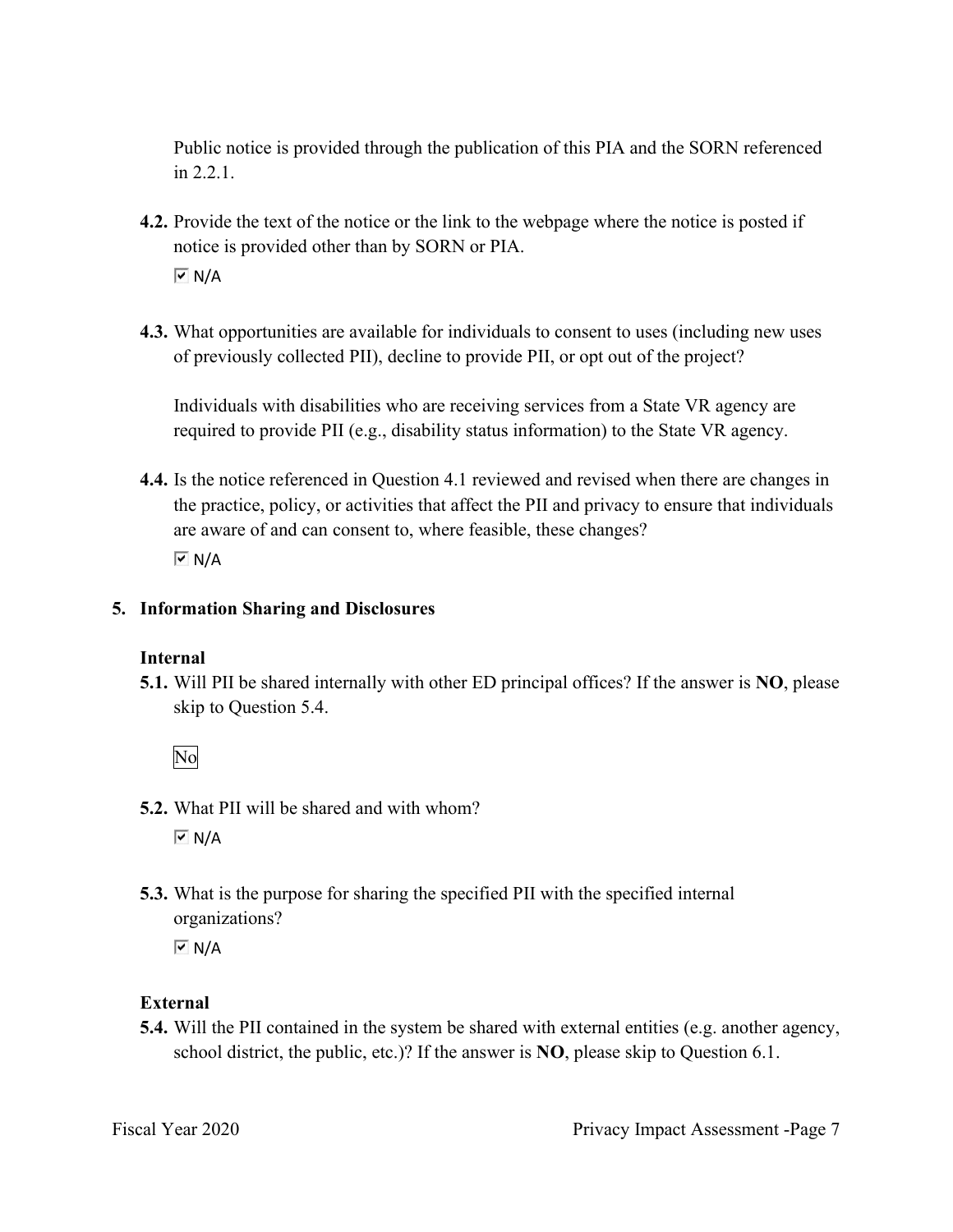Yes

 **5.5.** What PII will be shared and with whom? List programmatic disclosures only.<sup>4</sup> **Note: If you are sharing Social Security Numbers externally, please specify to whom and for what purpose**.

 $\Box$  N/A

RSA shares PII collected with SSA for data-matching purposes with SSA records. PII shared with SSA include: SSN, DOB, demographic information (e.g., sex, race, disability characteristics), services and training received, health insurance, disability information, benefits information, educational information, employment status, employment outcomes, earnings, ex-offender status, other barriers to employment.

**5.6.** What is the purpose for sharing the PII with the specified external entities?

 $\Box$  N/A

Pursuant to section 131 of the Rehabilitation Act, PII is shared with SSA to monitor and evaluate programs serving individuals with disabilities. Under the established Memorandum of Understanding (MOU), SSA will match RSA's annual file of data to SSA program records to create a matched data set that will be used for authorized research projects.

- **5.7.** Is the sharing with the external entities authorized?
	- $\Box$  N/A Yes
- **5.8.** Is the system able to provide and retain an account of any disclosures made and make it available upon request?

 $\Box$  N/A Yes

 **5.9.** How is the PII shared with the external entity (e.g. email, computer match, encrypted line, etc.)?

 $\Box$  N/A

<sup>4</sup> If this information is covered by Privacy Act System of Records Notice (SORN) please list only relevant programmatic disclosures listed under the Routine Uses section. Fiscal Year 2020 Privacy Impact Assessment -Page 8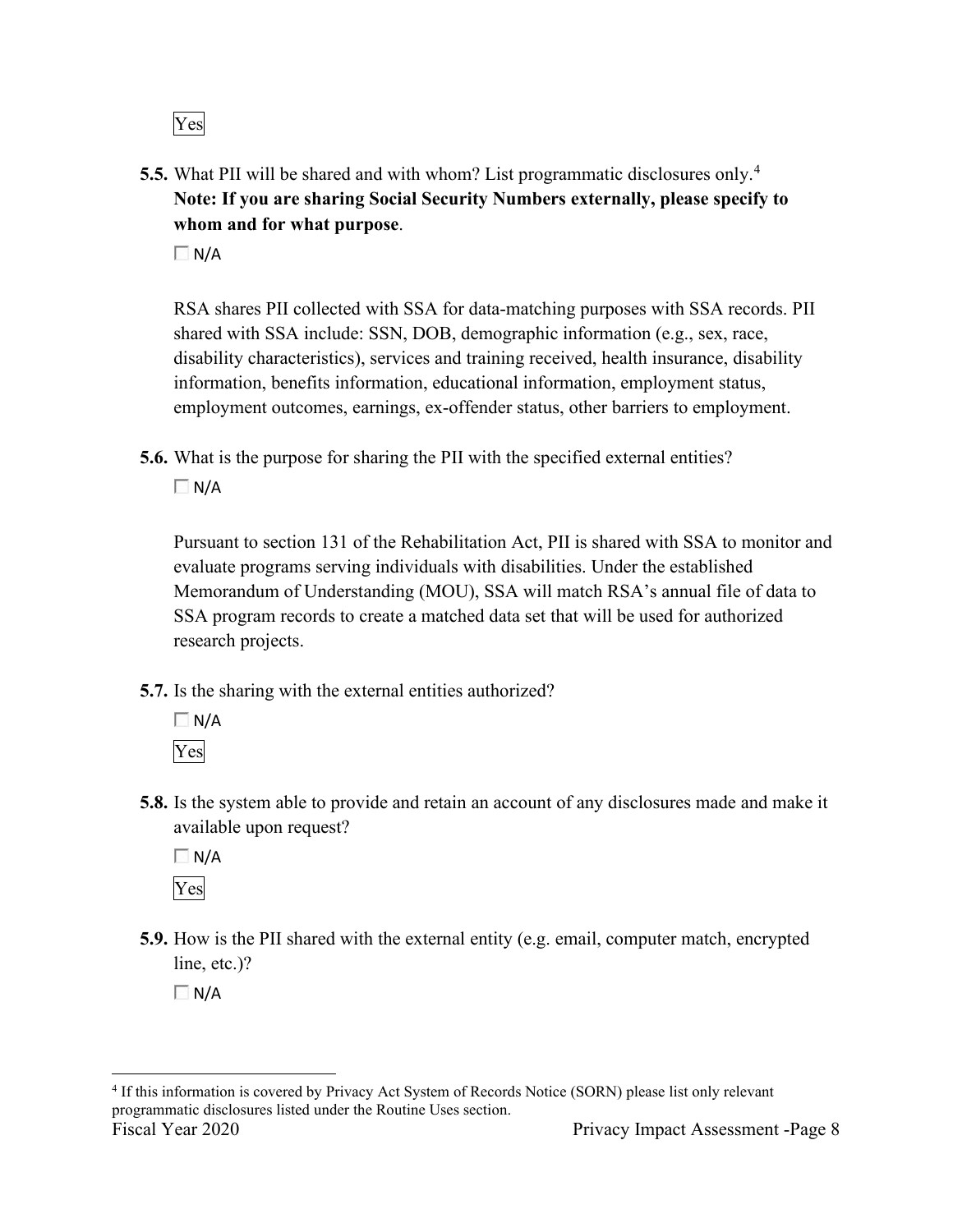An annual file is electronically transferred to SSA via secure file transfer.

- **5.10.** Is the sharing pursuant to a Computer Matching Agreement (CMA), MOU, or other type of approved sharing agreement with another agency?
	- $\Box$  N/A Yes

**5.11.** Does the project place limitation on re-disclosure?

 $\Box$  N/A Yes

### **6. Redress**

**6.1.** What are the procedures that allow individuals to access their own information?

If an individual wishes to gain access to their record in the system of records, they can contact the system manager at the address listed in the SORN. The individual must provide necessary particulars such as name, DOB, SSN, and any other identifying information requested by the Department while processing the request to distinguish between individuals with the same name. Requests by an individual for access to a record must meet the requirements of the regulations in 34 CFR 5b.5, including proof of identity.

**6.2.** What procedures are in place to allow the subject individual to correct inaccurate or erroneous information?

 If an individual wishes to change the content of a record regarding their information in this system of records, they must contact the system manager at the address listed in the SORN and provide name, DOB, SSN and any other identifying information requested by the Department. The request must also reasonably identify the record and provide a written justification for the change. Requests to amend a record must meet the regulations in 34 CFR 5b.7.

**6.3.** How does the project notify individuals about the procedures for correcting their information?

Individuals are notified in the published SORN about the procedures for correcting their information.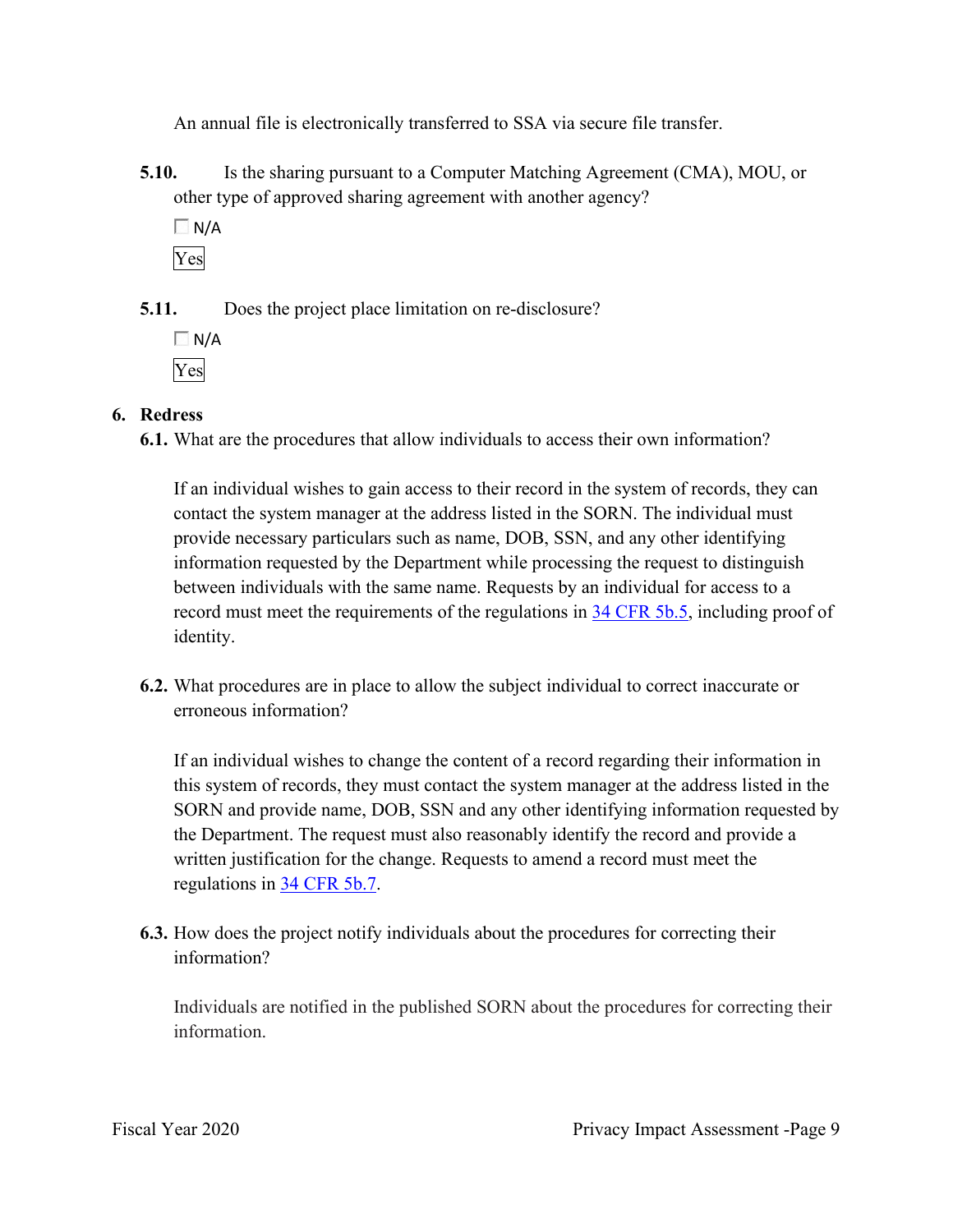### *7.* **Safeguards**

### *If you are unsure which safeguards will apply, please consult with your ISSO.*

 system and build privacy extensions to the extent feasible? **7.1.** Does the principal office work with their CSO/ISSO to build privacy & security into the

Yes

**7.2.** Is an Authorization to Operate (ATO) required?

Yes

**7.3.** Under NIST FIPS Pub. 199, what is the security categorization of the system: **Low, Moderate, or High?** 

 $\Box$  N/A

Moderate

**7.4.** What administrative, technical, and physical safeguards are in place to protect the information?

 on a "need to know" basis and controls individual users' ability to access and alter RSA employees who can access the database have approved Privileged User Agreements (PUAs) in place and the necessary security clearance levels to do so. Access to this system will require a unique user identification as well as a password to access the system. Users will be required to change their passwords periodically, and they will not be allowed to repeat old passwords. Any individual attempting to log on who fails is locked out of the system after three attempts. Access after that time requires intervention by the system manager. The system limits data access to Department and contract staff records within the system.

 authorized to access. Further, all physical access to the site where the server is The server is located in a secure room, with limited access only by those who are maintained is controlled and monitored by security personnel who check each individual entering the building for his or her employee or visitor badge.

In addition, cryptographic solutions are in place to prevent unauthorized disclosure of information and to protect the integrity of data at rest and in transmission.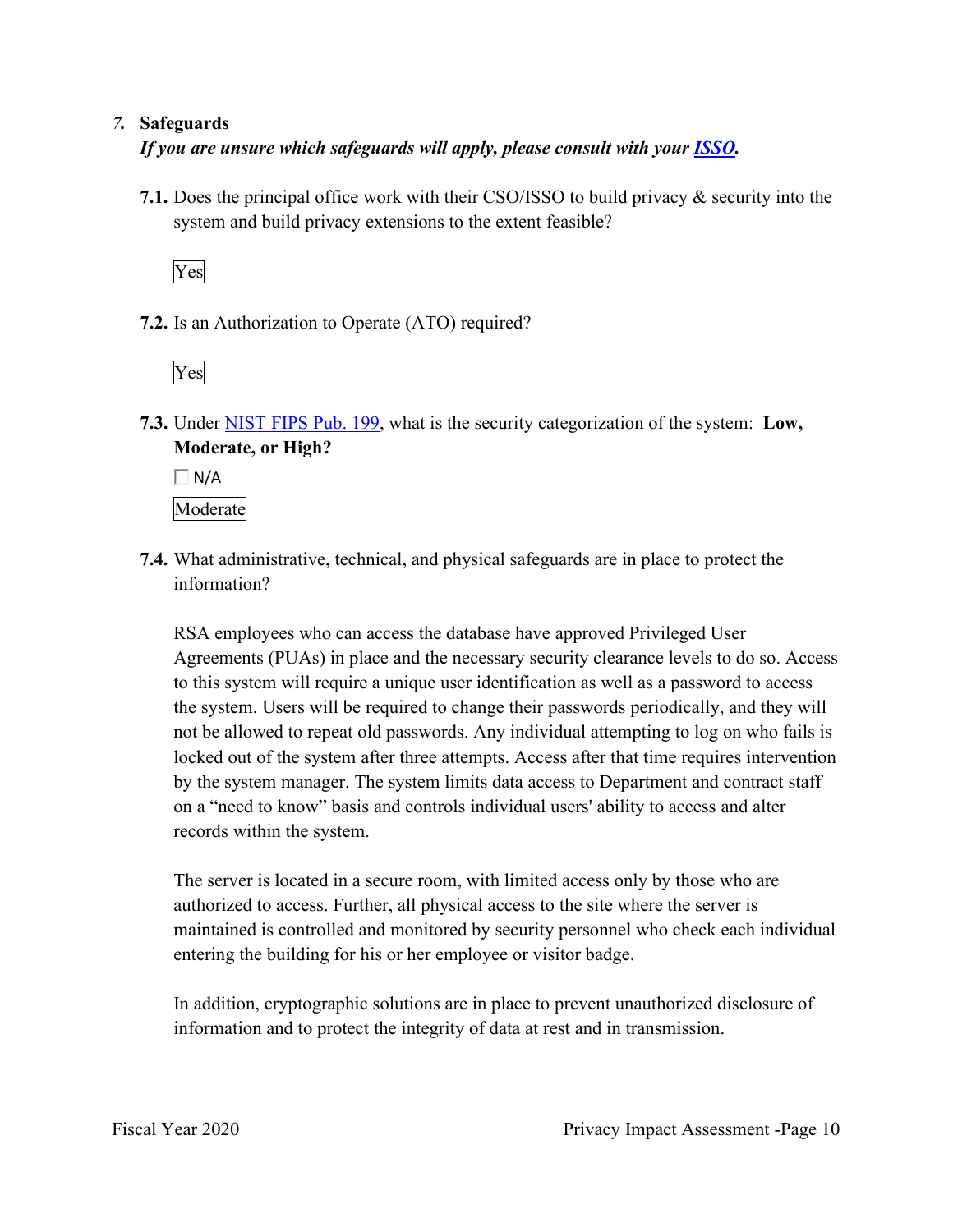**7.5.** Is the information in the system appropriately secured in accordance with the IT security requirements and procedures as required by Federal law and policy?

Yes

**7.6.** Has a risk assessment been conducted where appropriate security controls to protect against that risk have been identified and implemented?

Yes

 ensure the security controls continue to work properly at safeguarding the PII. **7.7.** Please describe any monitoring, testing or evaluation conducted on a regular basis to

 allowed to operate for a week as a test before application to production environments. The RSAMIS database is scanned weekly, and the information is provided to various application owners. There is a patching process in place where patches are downloaded from vendor supported repositories and reviewed by administrators before a regularlyscheduled implementation. Patches are applied first in non-production environments and

Additionally, RSAMIS is required to be granted an ATO on a tri-annual basis. This process includes a rigorous assessment of security controls, a plan of action and milestones to remediate any deficiencies, and a continuous monitoring program between the full scope assessments.

### **8. Auditing and Accountability**

 **8.1.** How does the system owner assess and ensure that the PII is used in accordance with stated practices in this PIA?

 The system owner works with the Department's Privacy Program to complete a PIA and the Department Risk Management Framework process to secure an ATO. The system to ensure the PIA is accurate and updated as required. The system owner also completes owner works with contractors to ensure the system is being used appropriately and in accordance with the practices detailed in this document.

 **8.2.** Does the system owner continuously monitor and audit the privacy controls to ensure effective implementation?